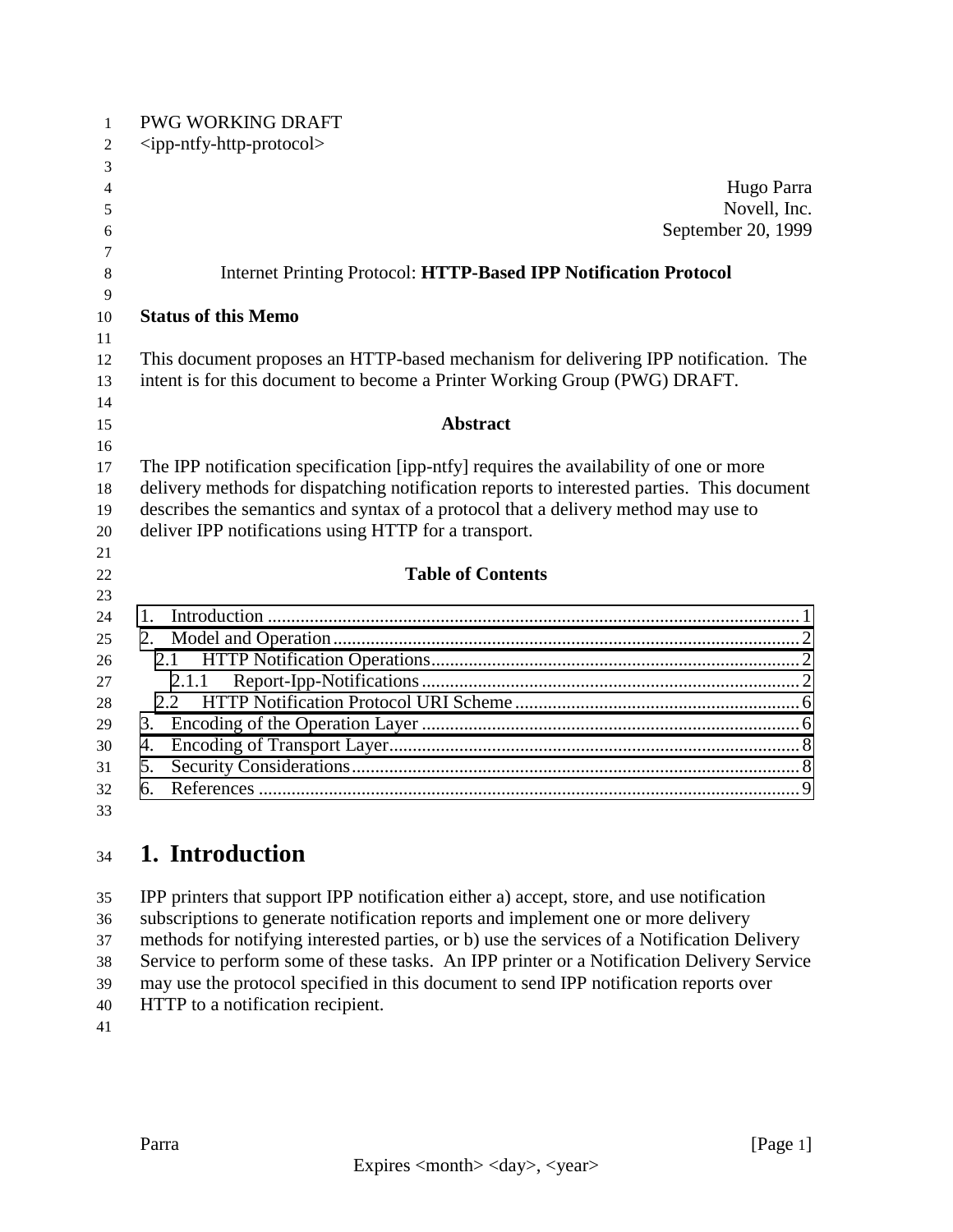#### <span id="page-1-0"></span>**2. Model and Operation**

 The HTTP-Based IPP Notification Protocol, hereafter referred to as HTTP notification protocol, is a client/server protocol. The 'client' in this relationship invokes operations supported by the HTTP notification protocol to communicate IPP Notification contents to the 'server'. The 'server' only conveys information to the 'client' in the form of responses to the operations initiated by the 'client'. Typically, it will be IPP printers and Notification Delivery Services who will implement HTTP notification clients. Conversely, it will be entities with IPP clients (potential IPP notification subscribers), who will normally implement HTTP notification servers. To avoid confusion with the overuse of the 'client' and 'server' terms, this document refers to an implementation of the HTTP notification client as an HTTP notification delivery method and an implementation of the HTTP notification server as an HTTP notification listener. HTTP notification requests will be issued as HTTP POST operations and their corresponding HTTP notification responses will be returned in the responses those HTTP POST operations. Hence, HTTP notification delivery methods will need to include an HTTP client stack while HTTP notification listeners will need to implement an HTTP server stack (see section 4 for more details). **2.1 HTTP Notification Operations**

The job of an HTTP notification delivery method is to use the contents of an IPP

Notification as defined in [ipp-ntfy] to compose and invoke the appropriate HTTP

notification operation and submit it to the specified HTTP notification listener.

 The HTTP notification protocol makes extensive use of the operations model defined by IPP [rfc2566]. This includes, the use of a URI as the identifier for the target of each operation, the inclusion of a version number, operation-id, and request-id in each request, and the definition of attribute groups. The HTTP notification protocol uses the Operation Attributes group, but currently has no need for the Unsupported Attributes, Printer Object Attributes, and Job-Object Attributes groups. However, it defines a new attribute group, the Notification Report Attributes group.

 In its 1.0 version, the HTTP notification protocol is composed of a single operation, but may be extended in the future as needed (e.g., to find out specific capabilities of an HTTP notification listener). The operation currently defined is Report-Ipp-Notifications.

 <ISSUE 1: *Can we get away without describing the HTTP notification listener as a formal object?>*

2.1.1 Report-Ipp-Notifications

 This REQUIRED operation allows an HTTP notification delivery method to send one or more notification reports to an HTTP notification listener. The operation has been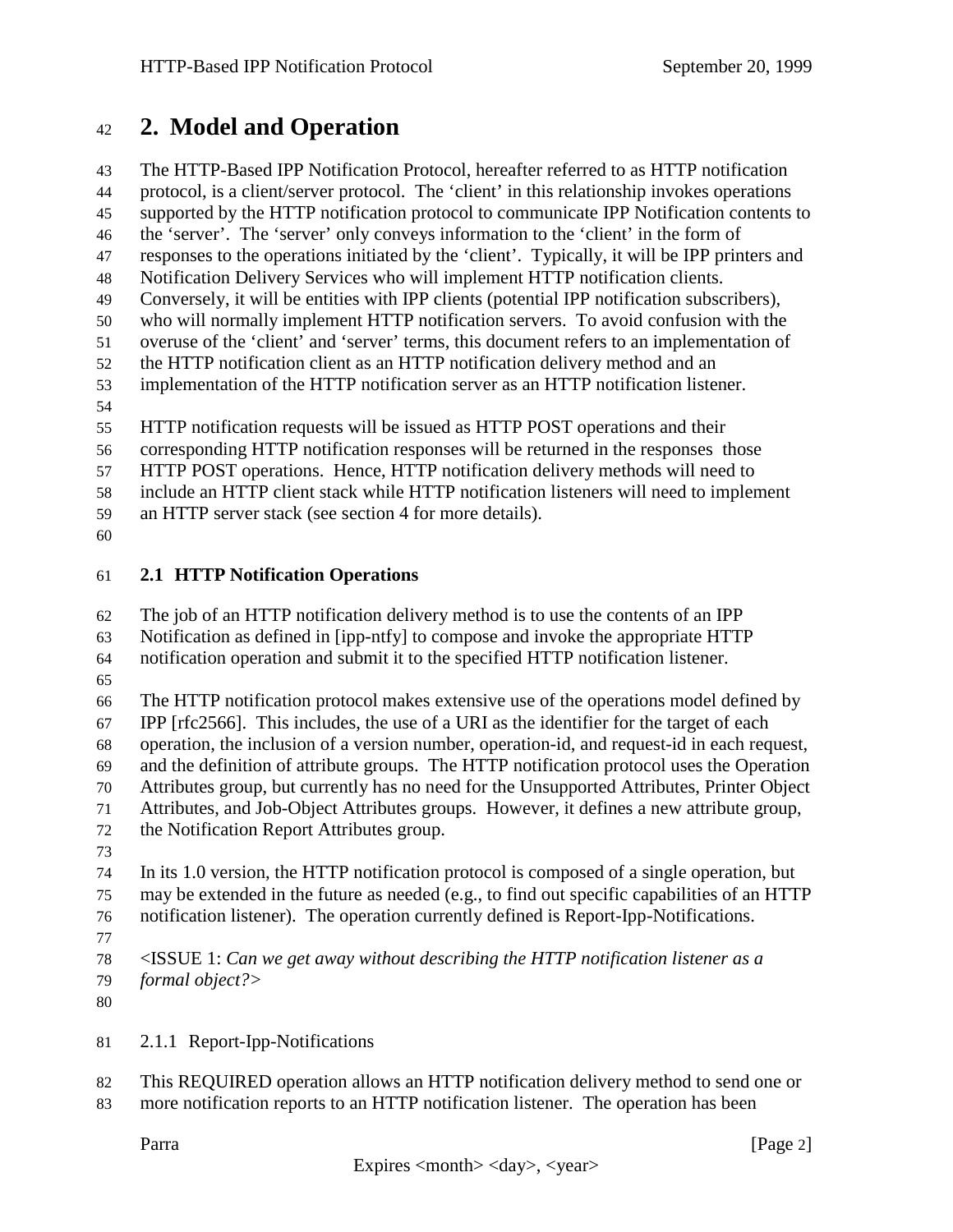| 84<br>85   | tailored to enable simple mapping of the data available in an IPP Notification onto a<br>Report-Ipp-Notifications Request.                |
|------------|-------------------------------------------------------------------------------------------------------------------------------------------|
| 86<br>87   | Both 'machine-consumable' and 'human-consumable' notifications may be send to an                                                          |
| 88<br>89   | HTTP notification listener through this operation.                                                                                        |
| 90         | 2.1.1.1 Report-Ipp-Notifications Request                                                                                                  |
| 91<br>92   | The following groups of attributes are part of the Report-Ipp-Notifications Request:                                                      |
| 93         | Group 1: Operation Attributes                                                                                                             |
| 94         | Natural Language and Character Set:                                                                                                       |
| 95         | The "attributes-charset" and "attibutes-natural-language" attributes ads defined                                                          |
| 96         | in [rfc 2566] section 3.1.4.1.                                                                                                            |
| 97         |                                                                                                                                           |
| 98         | Target:                                                                                                                                   |
| 99<br>100  | The URI of the HTTP notification listener.                                                                                                |
| 101        | Group 2 to N: Notification Report Attributes                                                                                              |
| 102        |                                                                                                                                           |
| 103        | <issue -="" 2:="" both="" discussion="" for="" here,="" hparra="" i="" i'll="" include="" options="" see="" two=""></issue>               |
| 104        | $<$ Option 1>                                                                                                                             |
| 105        |                                                                                                                                           |
| 106        | "machine-consumable-report" (collection of IPP Notifications)                                                                             |
| 107        | The HTTP delivery method OPTIONALLY supplies this attribute. The contents                                                                 |
| 108        | of an IPP Notification that lend themselves to be machine-consumable are                                                                  |
| 109<br>110 | defined as a collection. This attribute is populated if the delivery method is<br>capable of generating machine-consumable Notifications. |
| 111        |                                                                                                                                           |
| 112        | "human-readable-report" (text)                                                                                                            |
| 113        | The HTTP delivery method OPTIONALLY supplies this attribute. A text string                                                                |
| 114        | generated by the IPP printer or Notification Delivery Service from the contents                                                           |
| 115        | of the IPP Notification suitable for humans to consume.                                                                                   |
| 116        |                                                                                                                                           |
| 117        | $\leq$ End of Option 1>                                                                                                                   |
| 118        |                                                                                                                                           |
| 119        | $<$ Option 2>                                                                                                                             |
| 120        |                                                                                                                                           |
| 121        | "Version-number" (integer $(0.32767)$ )                                                                                                   |
| 122        | Blah-blah-blah                                                                                                                            |
| 123        |                                                                                                                                           |
| 124        | "status-code" (integer $(0.32767)$ )                                                                                                      |
| 125        | Blah-blah-blah                                                                                                                            |
| 126        |                                                                                                                                           |
| 127        | "request-id" (integer (0:MAX))                                                                                                            |
| 128        | Blah-blah-blah                                                                                                                            |
| 129        |                                                                                                                                           |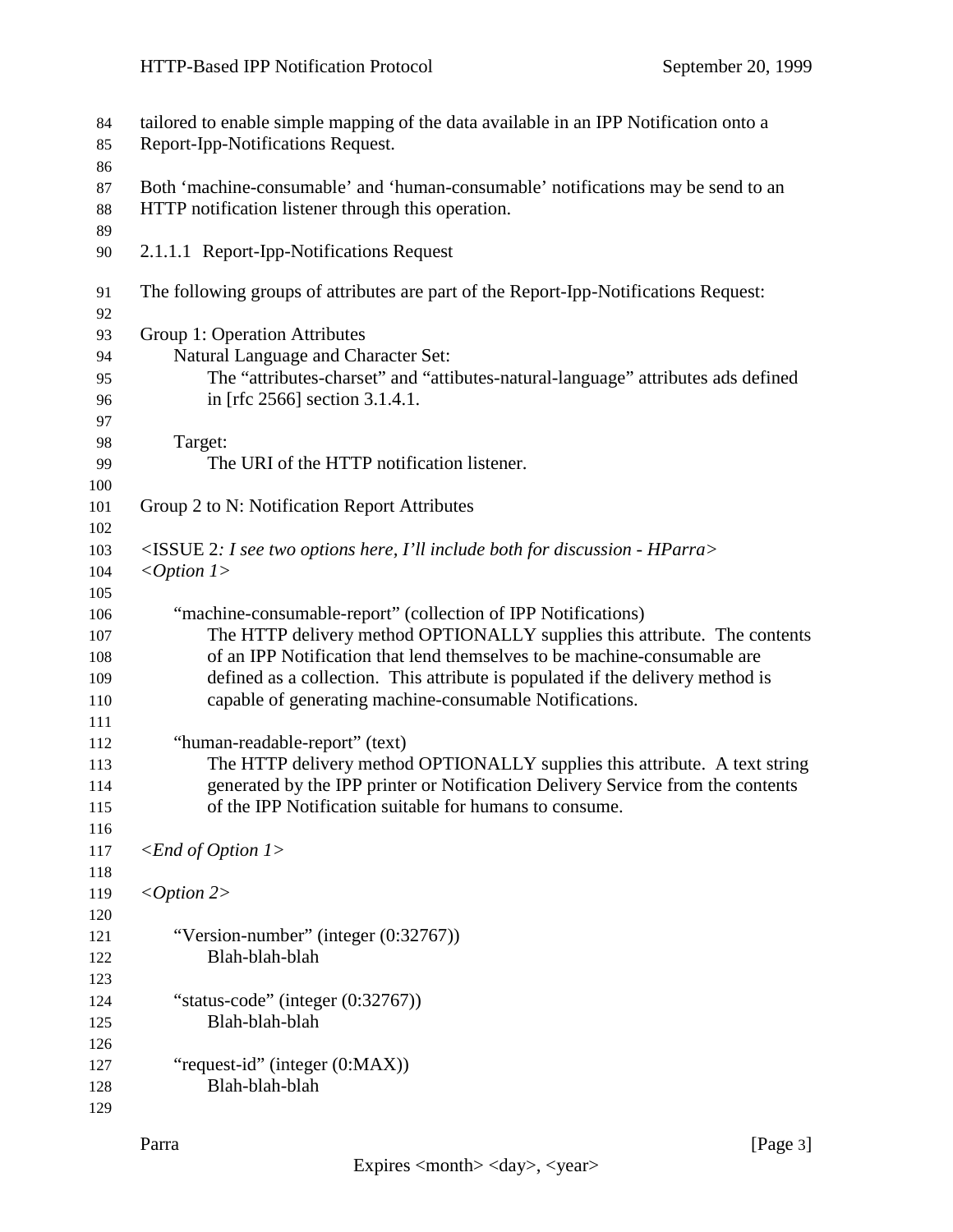| 130<br>131        | "attributes-charset" (charset)<br>Blah-blah-blah                  |
|-------------------|-------------------------------------------------------------------|
| 132<br>133<br>134 | "attributes-natural-language" (naturalLanguage)<br>Blah-blah-blah |
| 135               |                                                                   |
| 136               | "printer-uri" (uri)                                               |
| 137               | Blah-blah-blah                                                    |
| 138               |                                                                   |
| 139               | "printer-name" $(name(127))$                                      |
| 140               | Blah-blah-blah                                                    |
| 141               |                                                                   |
| 142               | "job-id" (integer $(1:MAX)$ )                                     |
| 143               | Blah-blah-blah                                                    |
| 144               |                                                                   |
| 145               | "job-name" (name(MAX))                                            |
| 146               | Blah-blah-blah                                                    |
| 147               |                                                                   |
| 148               | "trigger-event" (type2 keyword)                                   |
| 149               | Blah-blah-blah                                                    |
| 150               |                                                                   |
| 151               | "trigger-time" (integer(MIN:MAX))                                 |
| 152               | Blah-blah-blah                                                    |
| 153               |                                                                   |
| 154               | "trigger-date-time" (dateTime)                                    |
| 155               | Blah-blah-blah                                                    |
| 156               |                                                                   |
| 157               | "subscription-id" (integer(1:MAX))                                |
| 158               | Blah-blah-blah                                                    |
| 159               |                                                                   |
| 160               | "subscriber-user-name" (name(MAX))                                |
| 161               | Blah-blah-blah                                                    |
| 162               |                                                                   |
| 163               | "subscriber-user-data" (octetString(63))                          |
| 164               | Blah-blah-blah                                                    |
| 165               |                                                                   |
| 166               | "job-state" (type1 enum)                                          |
| 167               | Blah-blah-blah                                                    |
| 168               |                                                                   |
| 169               | "job-state-reasons" (1setOf type2 keyword)                        |
| 170               | Blah-blah-blah                                                    |
| 171               |                                                                   |
| 172               | "job-k-octets-processed" (integer(0:MAX))                         |
| 173               | Blah-blah-blah                                                    |
| 174               |                                                                   |
| 175               | "job-impressions-completed" (integer(0:MAX))                      |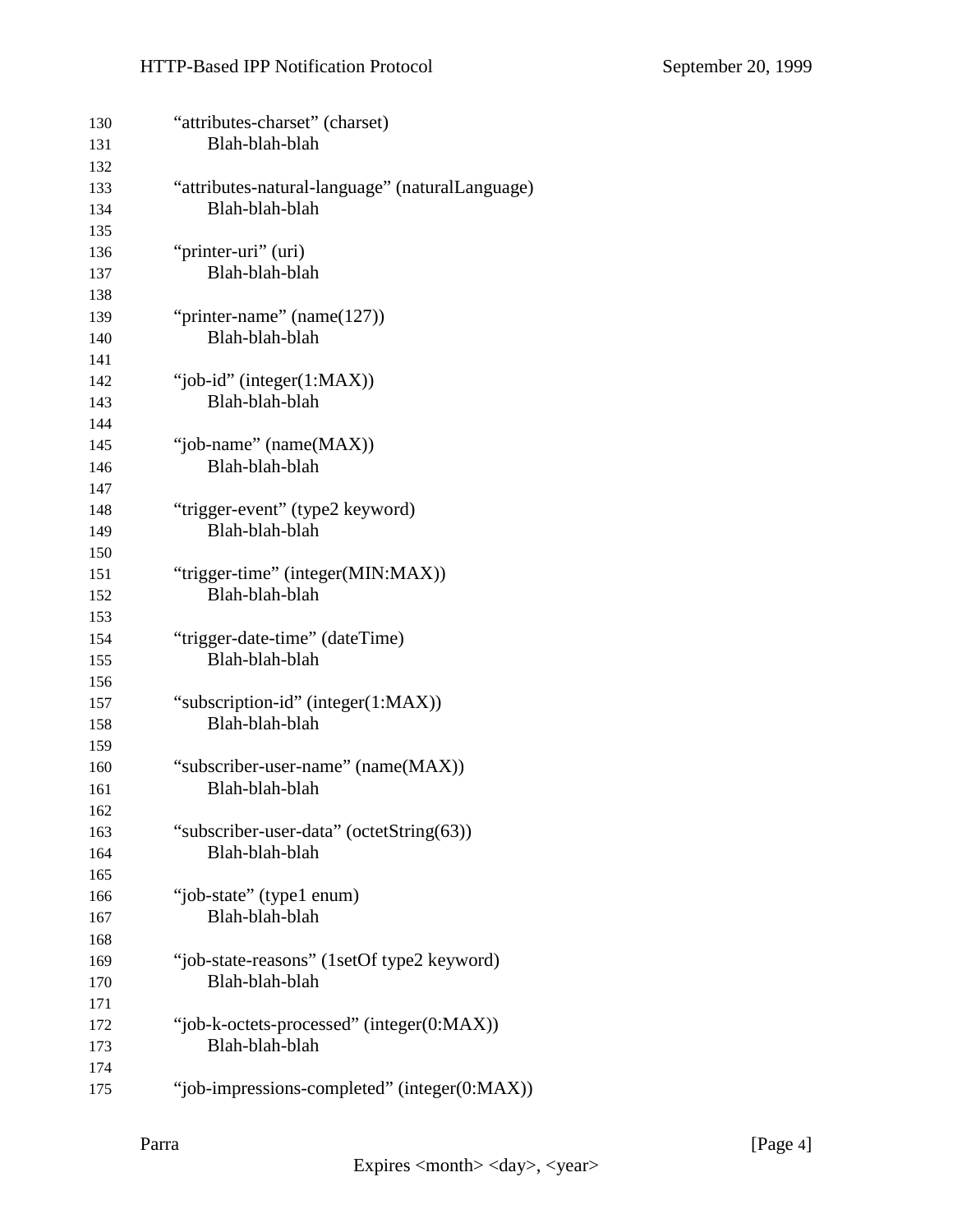#### HTTP-Based IPP Notification Protocol September 20, 1999

| 176 | Blah-blah-blah                                                                                                                  |
|-----|---------------------------------------------------------------------------------------------------------------------------------|
| 177 |                                                                                                                                 |
| 178 | "job-media-sheets-completed" (integer(0:MAX))                                                                                   |
| 179 | Blah-blah-blah                                                                                                                  |
| 180 |                                                                                                                                 |
| 181 | "job-collation-type" (type2 enum)                                                                                               |
| 182 | Blah-blah-blah                                                                                                                  |
| 183 |                                                                                                                                 |
| 184 | "sheet-completed-copy-number" (integer(-2:MAX))                                                                                 |
| 185 | Blah-blah-blah                                                                                                                  |
| 186 |                                                                                                                                 |
| 187 | "sheet-completed-document-number" (integer(-2:MAX))                                                                             |
| 188 | Blah-blah-blah                                                                                                                  |
| 189 |                                                                                                                                 |
| 190 | "impressions-interpreted" (integer(-2:MAX))                                                                                     |
| 191 | Blah-blah-blah                                                                                                                  |
| 192 |                                                                                                                                 |
| 193 | "impressions-completed-current-copy" (integer(-2:MAX))                                                                          |
| 194 | Blah-blah-blah                                                                                                                  |
| 195 |                                                                                                                                 |
| 196 | "printer-state" (type1 enum)                                                                                                    |
| 197 | Blah-blah-blah                                                                                                                  |
| 198 |                                                                                                                                 |
| 199 | "printer-state-reasons" (1setOf type2 keyword)                                                                                  |
| 200 | Blah-blah-blah                                                                                                                  |
| 201 |                                                                                                                                 |
| 202 | "printer-is-accepting-jobs" (boolean)                                                                                           |
| 203 | Blah-blah-blah                                                                                                                  |
| 204 |                                                                                                                                 |
| 205 | "human-readable-report" (text)                                                                                                  |
| 206 | The HTTP delivery method OPTIONALLY supplies this attribute. A text string                                                      |
| 207 | generated by the IPP printer or Notification Delivery Service from the contents                                                 |
| 208 | of the IPP Notification suitable for humans to consume.                                                                         |
| 209 |                                                                                                                                 |
| 210 | $\epsilon$ End of Option 2>                                                                                                     |
| 211 |                                                                                                                                 |
| 212 | <issue "attributes-charset"="" "attributes-natural-<="" 3:="" and="" attributes="" operation="" should="" td="" the=""></issue> |
| 213 | language" be removed as each Notification Report specifies its own?>                                                            |
| 214 |                                                                                                                                 |
| 215 | 2.1.1.2 Report-Ipp-Notifications Response                                                                                       |
| 216 | The HTTP notification listener returns a status code for the entire operation and one for                                       |
| 217 | each Notification Report in the request if the operation's status code is other than                                            |
| 218 | "success-ok". If the HTTP notification listener receives a Notification report that it can't                                    |
| 219 | pair up with a subscription it know about, it can return an error status-code to indicate                                       |
| 220 | that evens associated with that subscription should no longer be sent to him                                                    |
| 221 |                                                                                                                                 |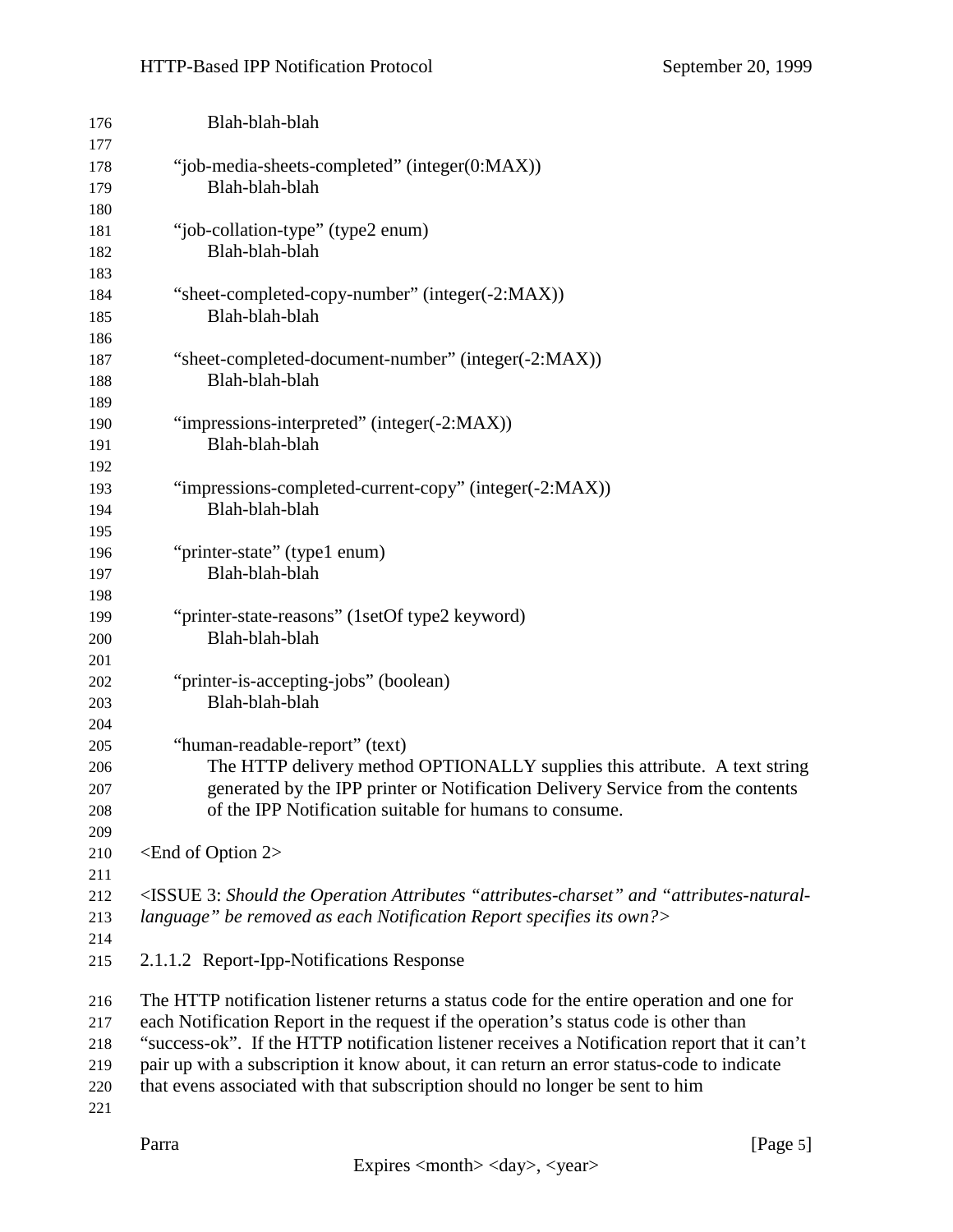<span id="page-5-0"></span>

| 222 | Group 1: Operation Attributes                                                            |
|-----|------------------------------------------------------------------------------------------|
| 223 | Natural Language and Character Set:                                                      |
| 224 | The "attributes-charset" and "attibutes-natural-language" attributes ads defined         |
| 225 | in [rfc 2566] section 3.1.4.1.                                                           |
| 226 |                                                                                          |
| 227 | Group 2 to N: Notification Report Attributes                                             |
| 228 | "notification-report-status-code" (type2 enum)                                           |
| 229 | Indicates whether the HTTP notification listener was able to consume the n <sup>th</sup> |
| 230 | <b>Notification Report.</b>                                                              |
|     |                                                                                          |
| 231 |                                                                                          |

#### **2.2 HTTP Notification Protocol URI Scheme**

 <ISSUE 4: *Should the URI scheme for this protocol be "http://", "ipp://", or something else like "ipp-ntfy://". If we intent this proposal to go to the IESG, something along the lines of the third option might be our only alternative*>

### **3. Encoding of the Operation Layer**

 The HTTP notification protocol uses the same operation layer encoding model and syntax as IPP [ipp-pro] with two extensions:

| 241        | a) A new attribute tag is defined:                                |              |
|------------|-------------------------------------------------------------------|--------------|
| 242        |                                                                   |              |
| 243        | notification-report-tag = $\%x07$                                 | ; tag of $7$ |
| 244        |                                                                   |              |
| 245        | b) The following status codes are defined                         |              |
| 246        |                                                                   |              |
| 247        | $0xYYYY$ - unknown-notification-recipient.                        |              |
| 248        | 0xZZZZ - unable-to-delivery-notification-report                   |              |
| 249        |                                                                   |              |
| 250        | The encoding for the Report-IPP-Notification Request consists of: |              |
| 251        |                                                                   |              |
| 252        |                                                                   |              |
| 253        | version-number<br>--------------------------------                | 2 byte       |
| 254<br>255 | operation-id                                                      | 2 bytes      |
| 256        |                                                                   |              |
| 257        | request-id                                                        | 4 bytes      |
| 258        |                                                                   |              |
| 259<br>260 | operation-attributes-tag                                          | 1 byte       |
| 261        | natural-language-attribute                                        | u bytes      |
| 262        |                                                                   |              |
| 263        | charset-attribute                                                 | v bytes      |
| 264        |                                                                   |              |
| 265<br>266 | target-attribute                                                  | w bytes      |
| 267        | notification-report-tag   1 byte                                  |              |

Parra [Page 6]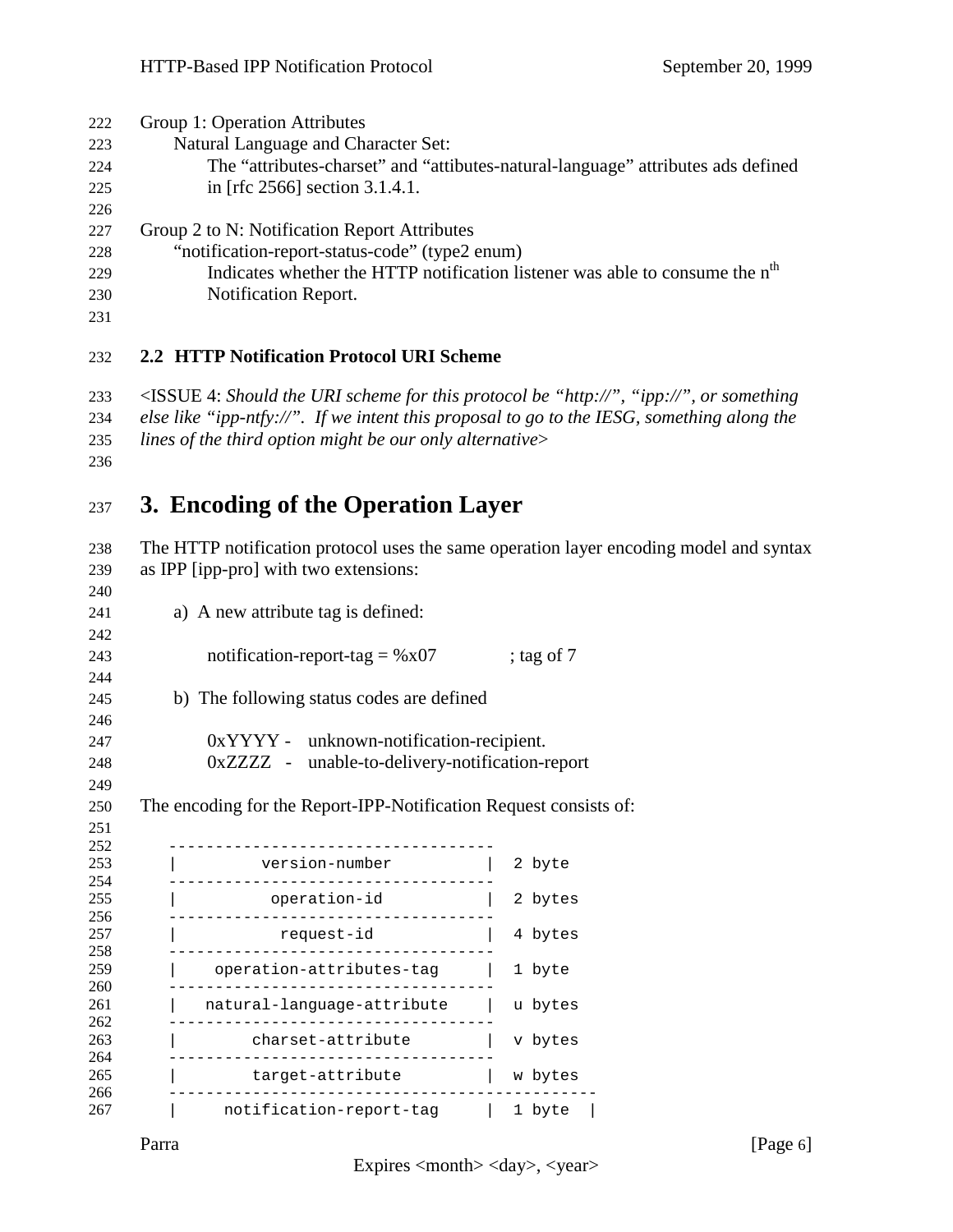|               | notification-report-attr-list   x bytes                                                     |         |                                            |
|---------------|---------------------------------------------------------------------------------------------|---------|--------------------------------------------|
|               |                                                                                             |         |                                            |
|               | end-of-attributes-tag   1 byte                                                              |         |                                            |
| Where:        |                                                                                             |         |                                            |
|               |                                                                                             |         |                                            |
|               | <i>version-number</i> is made up of a major-version-number of %d1 and a minor-version-      |         |                                            |
|               | number of %d0 indicating the 1.0 version of the HTTP notification protocol.                 |         |                                            |
|               |                                                                                             |         |                                            |
|               | <i>operation-id</i> , in the 1.0 version of the protocol, can only be 0x00003, Report-IPP-  |         |                                            |
| Notification. |                                                                                             |         |                                            |
|               |                                                                                             |         |                                            |
|               | <i>request-id</i> is any 4 byte number provided by an HTTP notification delivery method and |         |                                            |
|               | must be matched by the notification listener in the corresponding response to a request. It |         |                                            |
|               | assists the HTTP notification delivery method in associating the responses with their       |         |                                            |
|               | corresponding request. Note that this request id is independent of the request id           |         |                                            |
|               | embedded in the notification report, which is opaque to the delivery method but assists     |         |                                            |
|               | the notification recipient order and identity missing or duplicate notification reports.    |         |                                            |
|               |                                                                                             |         |                                            |
|               | operation-attribute tag, natural-language-attribute, charset-attribute, target-attribute,   |         |                                            |
|               |                                                                                             |         |                                            |
|               | and end-of-attributes-tag have the same syntax and semantics as in [ipp-pro].               |         |                                            |
|               |                                                                                             |         |                                            |
|               |                                                                                             |         |                                            |
|               | notification-report-attr-list contains a list of the attributes that make up a single       |         |                                            |
|               | notification report (see section 2 above) encoded using the syntax specified in [ipp-pro].  |         |                                            |
|               | The encoding for the Report-IPP-Notification Response consists of:                          |         |                                            |
|               |                                                                                             |         |                                            |
|               | -----------------------------------                                                         |         |                                            |
|               |                                                                                             | 2 byte  |                                            |
|               | version-number  <br>---------------------------------                                       |         |                                            |
|               | status-code                                                                                 | 2 bytes |                                            |
|               | request-id   4 bytes                                                                        |         |                                            |
|               |                                                                                             |         |                                            |
|               | operation-attributes-tag                                                                    | 1 byte  |                                            |
|               |                                                                                             |         |                                            |
|               | natural-language-attribute                                                                  | u bytes |                                            |
|               |                                                                                             |         | > <issue 5:="" do="" td="" we<=""></issue> |
|               | charset-attribute                                                                           | v bytes |                                            |
|               | target-attribute                                                                            | w bytes |                                            |
|               |                                                                                             |         |                                            |
|               | notification-report-tag                                                                     | 1 byte  |                                            |
|               |                                                                                             |         | 1 or more                                  |
|               | ntfy-status-code                                                                            | 2 bytes |                                            |
|               |                                                                                             |         | Not needed in 1.0<br>want to keep it?>     |
|               | end-of-attributes-tag                                                                       | 1 byte  |                                            |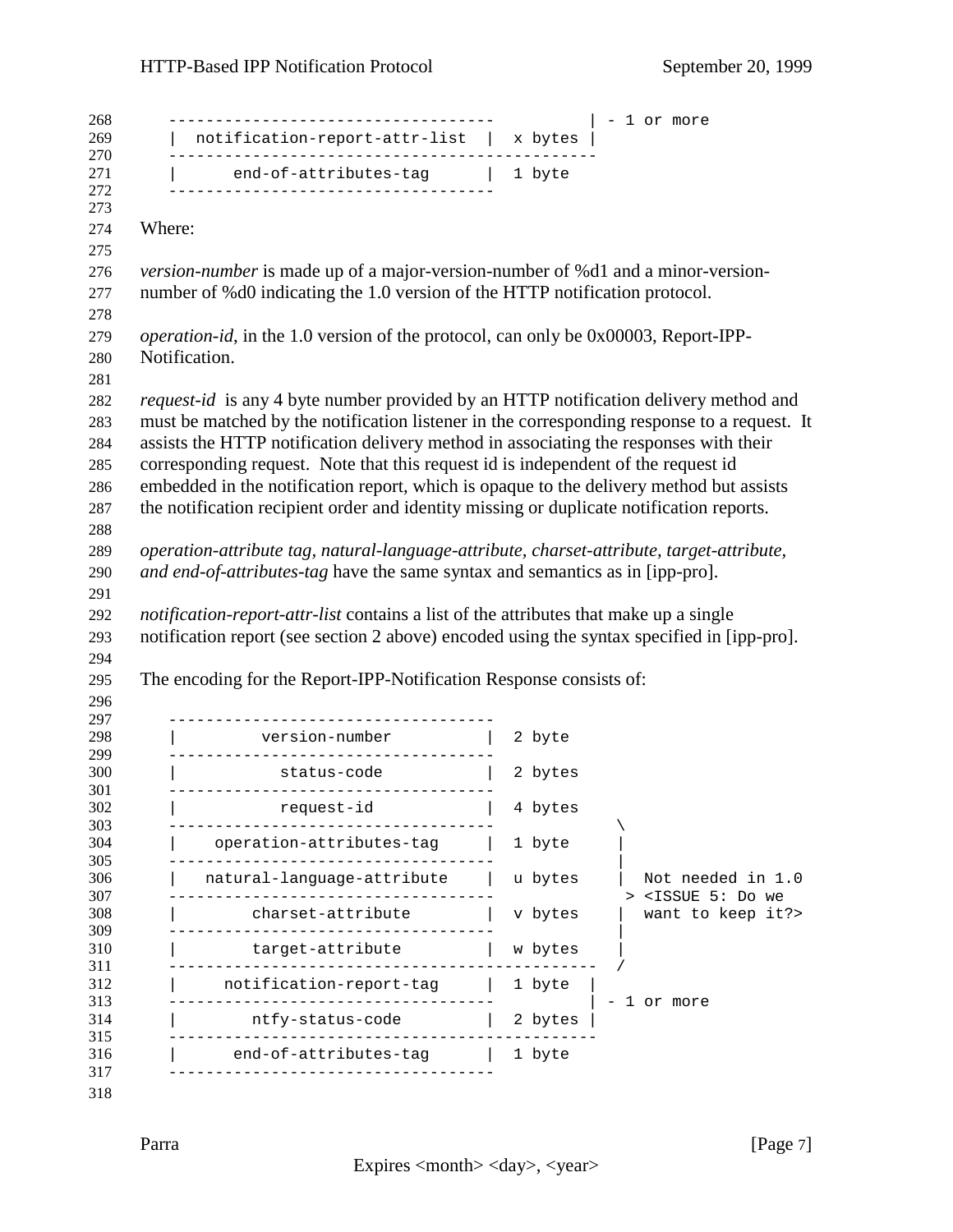### <span id="page-7-0"></span>**4. Encoding of Transport Layer**

- HTTP/1.1 [rfc2068] is the transport layer for this protocol. The operation layer has been designed with the assumption that the transport layer contains the following information: - the URI of the target job or printer operation. - the total length of the data in the operation layer, either as a single length or as a sequence of chunks each with a length. It is REQUIRED that an HTTP notification listener implementation support HTTP over the IANA assigned Well Known Port XXX (the HTTP notification protocol default port), though a listener implementation may support HTTP over some other port as well. <ISSUE 6: *Does this protocol need a Well Known Port or, since the subscriber provides its delivery URL with each subscription, can we use dynamically allocated ports?>* Each HTTP operation MUST use the POST method where the request-URI is the object target of the operation, and where the "Content-Type" of the message-body in each request and response MUST be "application/???". The message-body MUST contain the operation layer and MUST have the syntax described in section 3, "Encoding of Operation Layer". An HTTP notification delivery method implementation MUST adhere to the rules for a client described for HTTP1.1 [rfc2068]. An HTTP notification listener implementation MUST adhere the rules for an origin server described for HTTP1.1 [rfc2068]. An HTTP notification listener sends a response for each request that it receives. If a notification listener detects an error, it MAY send a response before it has read the entire request. If the HTTP layer of the listener completes processing the HTTP headers successfully, it MAY send an intermediate response, such as "100 Continue", with no IPP data before sending the IPP response. An HTTP notification delivery method MUST expect such a variety of responses from an notification listener. For further information on HTTP/1.1, consult the HTTP documents [rfc2068]. An HTTP server MUST support chunking for HTTP notification requests, and an HTTP notification delivery method MUST support chunking for HTTP notification responses according to HTTP/1.1[rfc2068]. Note: this rule causes a conflict with non-compliant implementations of HTTP/1.1 that don't support chunking for POST methods, and this rule may cause a conflict with non-compliant implementations of HTTP/1.1 that don't
- support chunking for CGI scripts
- 

## **5. Security Considerations**

Blah, blah, blah